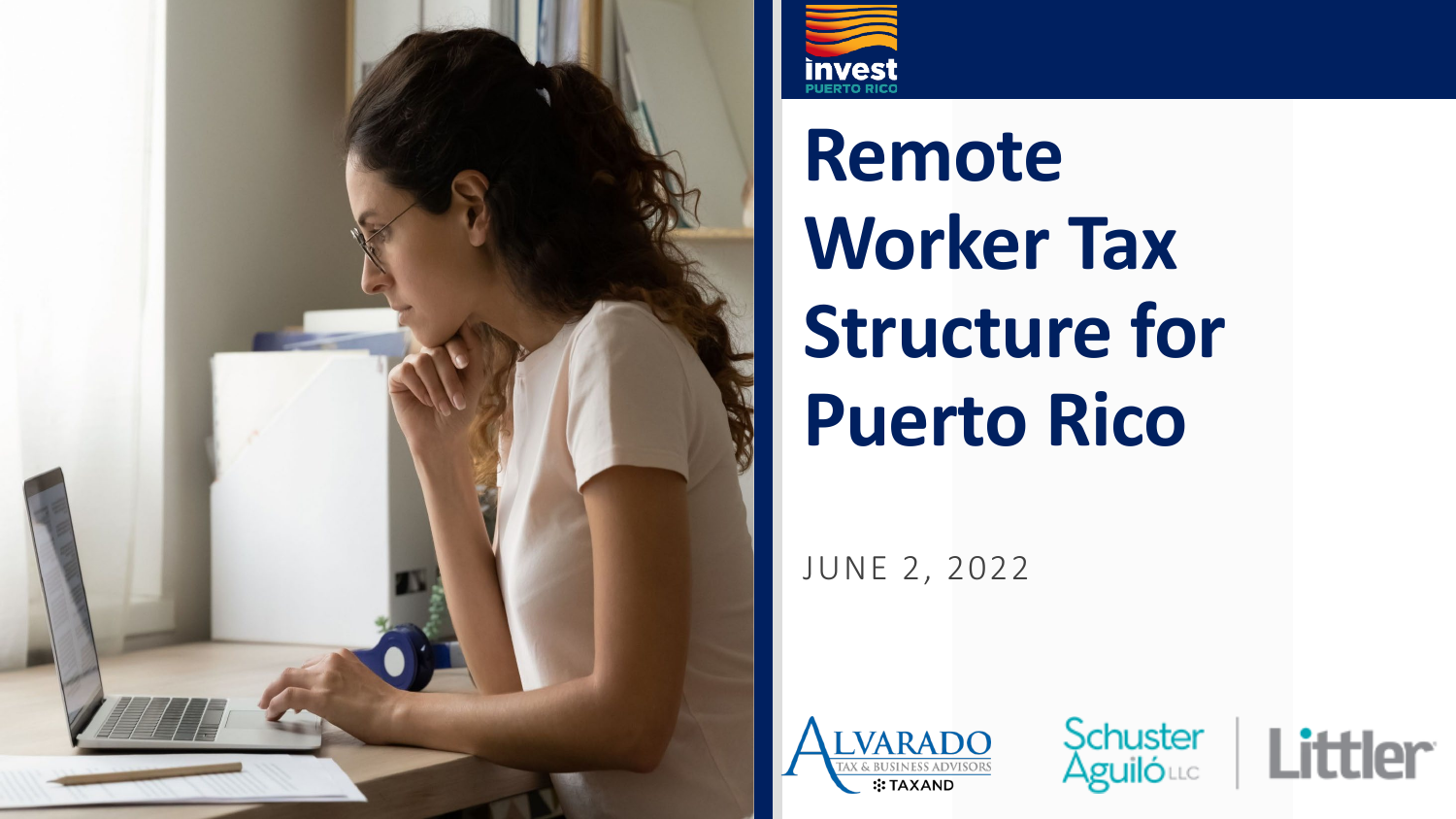Invest Puerto Rico is interested in identifying the issues that may cause employers doing business in the United States not to authorize employees to work remotely from Puerto Rico when they so allow it from other jurisdictions within the United States.

From that perspective, we reviewed the tax and employment laws and regulations in Puerto Rico, California, New York and Florida to identify differences and determine if those differences may influence the decision to not allow remote work from Puerto Rico.

#### **Puerto Rico**

Our analysis shows that it is highly probable that any employer with remote workers in Puerto Rico will be considered engaged in trade or business in Puerto Rico. This conclusion triggers a significant number of registration and filing requirements for the company to be in compliance with the Puerto Rico tax laws and regulations. Furthermore, having employees in Puerto Rico may result in most Puerto Rico employment laws to become applicable to those employees.



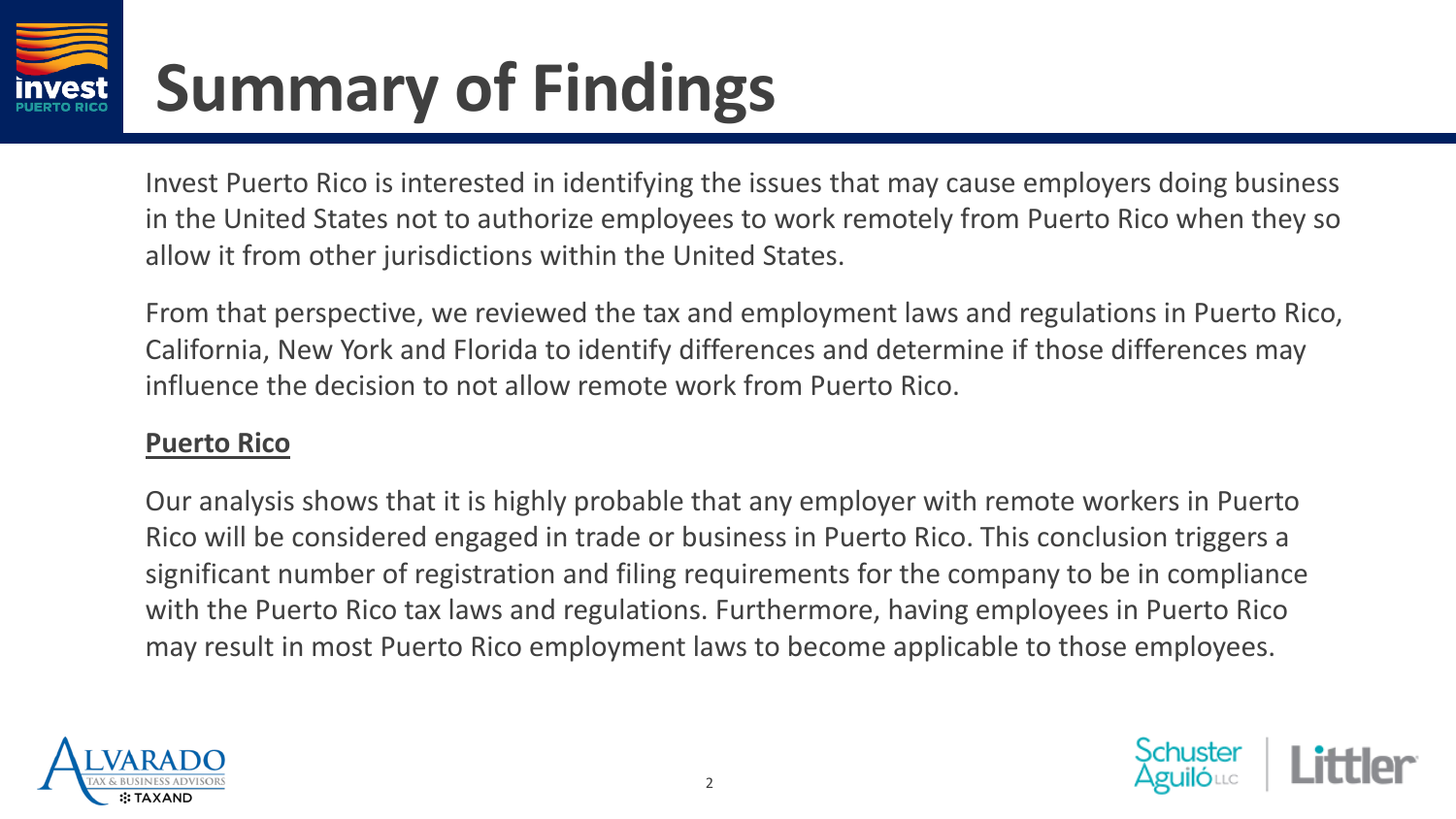We have identified at least seven registrations and 27 returns and payments filings required from employers in Puerto Rico, on a bimonthly, monthly, quarterly or annual basis. We have also identified at least 24 employment issues (encompassed in various laws) that may impact employers with remote workers in Puerto Rico. It is our belief that the burden of complying with the Puerto Rico tax and employment laws is a significant reason for the decision by many companies not to authorize their employees to work remotely from Puerto Rico. In most cases, these companies would have additional tax payments and responsibilities, would incur in additional costs to comply with the Puerto Rico tax and employment laws, including having to implement (at a cost) tax and employment laws they are not familiar with.

From a cost perspective, it is thus difficult for these companies to justify the tax and compliance costs of setting up remote workers in Puerto Rico, when their presence here does not bring with it any tangible financial benefits for the company.



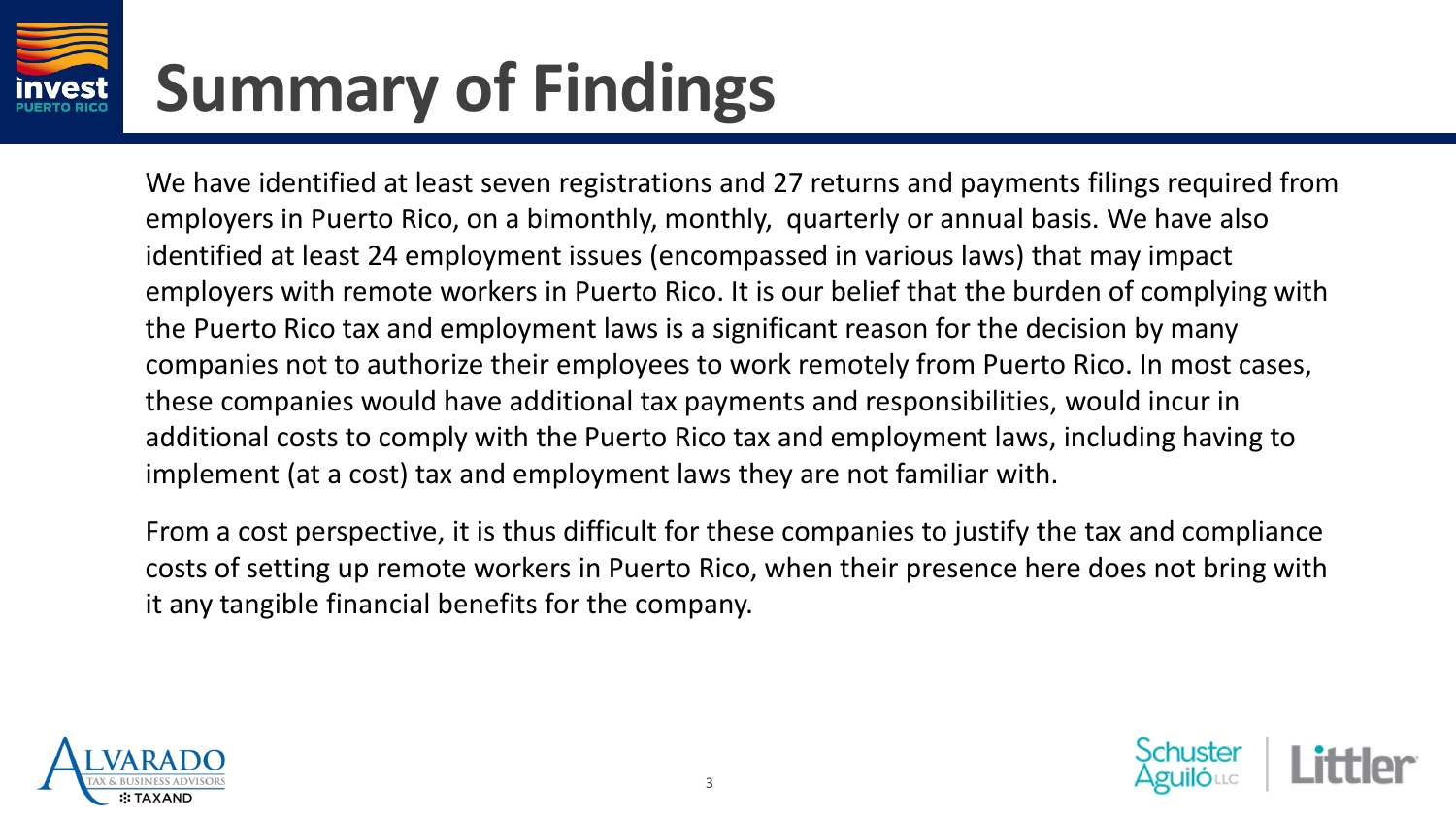

#### **States of California, New York and Florida**

Our analysis of the taxation and employment laws of the States of California, New York and Florida shows that they have a similar burden from a tax perspective but somewhat lower regarding employment laws.

Employers with remote workers on those three States are considered to be doing business in the State, and required to file tax returns with the State, under similar terms and conditions as in Puerto Rico. They are required to comply with all the tax and employment rules and regulations that any company with actual operations in the State need to comply with. In this respect, the issue is similar, just as in Puerto Rico, stateside a company with no presence in a particular State may have significant burdens if they have employees working remotely from those States. This is a disincentive for the company to allow its employees to work remotely from those States.

For companies with operations in California, New York and Florida, as well as in any other state, there is no significant increase in its costs if they allow employees to work remotely from states in which they have operations, since they are familiar with all the requirements of doing business in those states and have the business structure already in place to comply, provided the companies' administrative infrastructures allow the remote employees to be compensated and all fiscal reporting obligations managed through the companies' local operations. This is often not the case in Puerto Rico, given the large number of United States companies that do not have operations here.



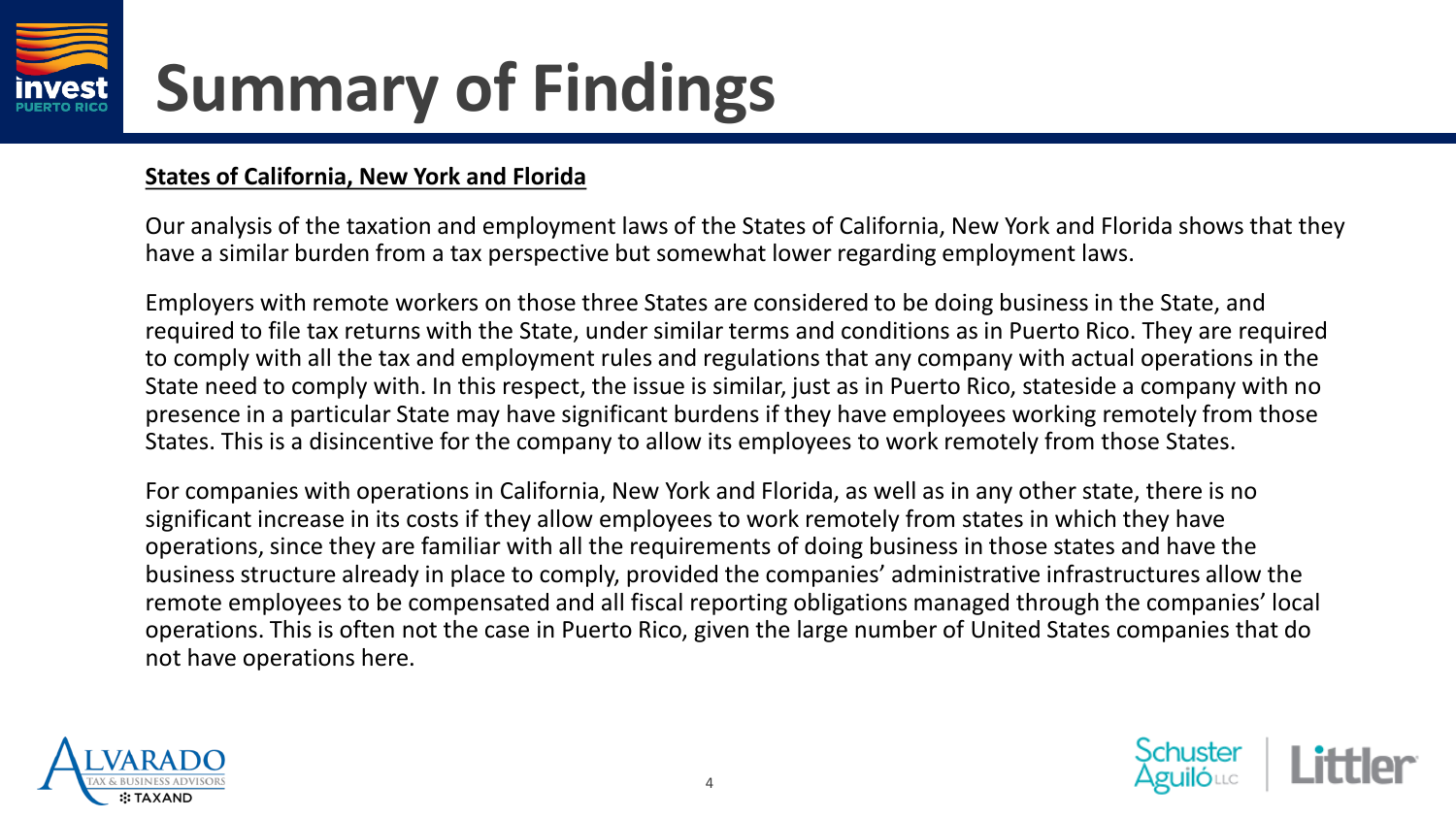Furthermore, companies may also feel more comfortable having remote workers in California, New York and Florida (as well as the other States) since there are technological tools specifically programmed for each State that reduce the burden of complying with payroll and compliance issues. Although, there are technological tools that help with the payroll and other compliance issues in Puerto Rico, there are not as many options and the options available may not be the same the company is using for its payroll and other compliance issues in other States.

#### **Recommendation**

To attract remote workers, Puerto Rico must create a business environment where employers feel that there are no real additional burdens from the jurisdiction those employees are working from. That means Puerto Rico must significantly lower the burdens imposed to employers with remote workers here. The best and most effective way to reduce such burdens is through the approval of tax and employment legislation.



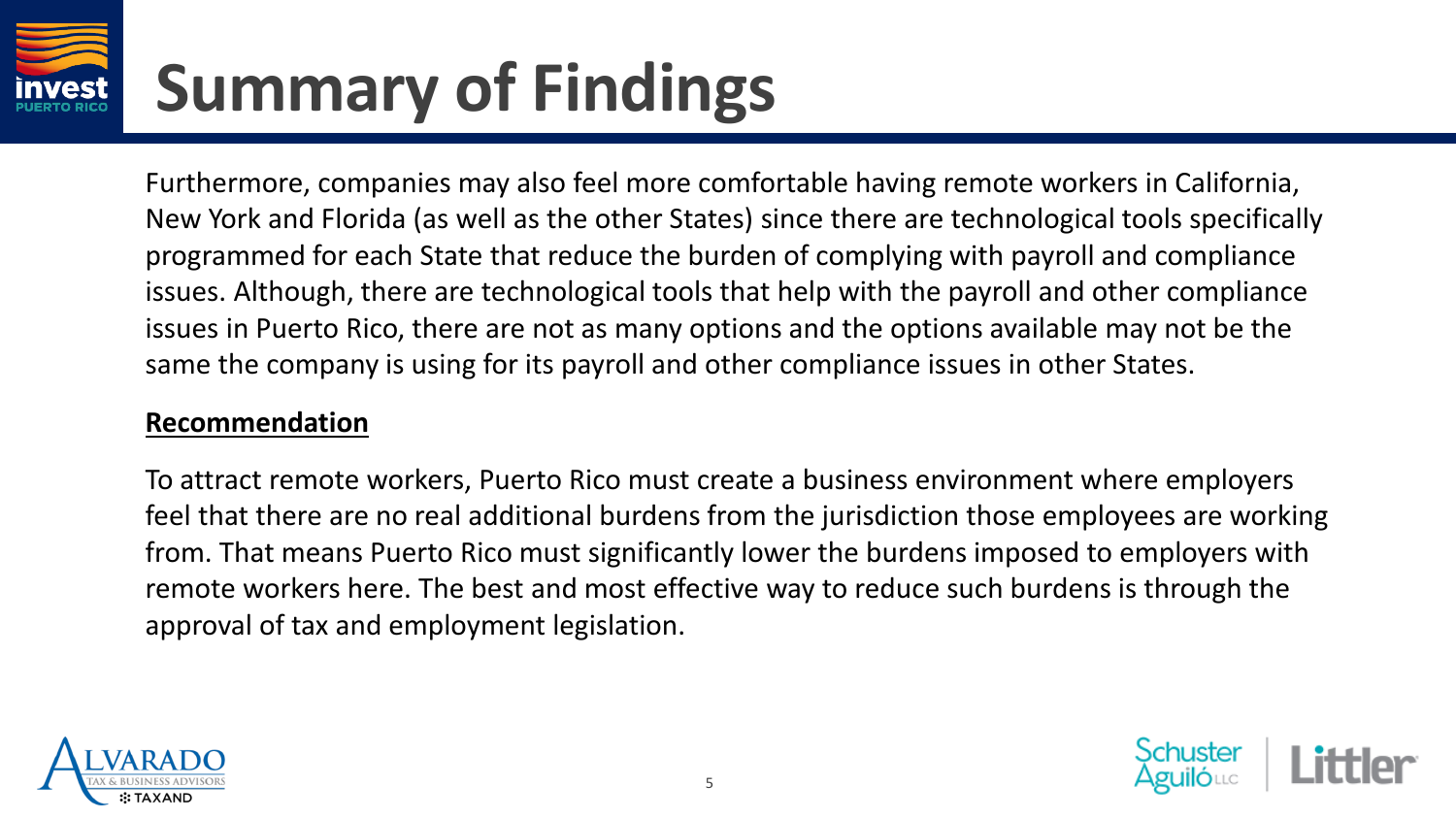A reduction in burdens may only be realistically achievable by legislation that exclude remote workers from a significant number of the current and future tax and employment laws of Puerto Rico. The Puerto Rico Legislative and Executive branches will need to balance the interests at play here and make decisions on what burdens can be eliminated and evaluate whether those choices would affect the economy of Puerto Rico, whether there would be a fiscal impact on the Government, and if so, the benefits it may bring in relation to the costs.

The legislation we envision must be specifically targeted at businesses not doing business in Puerto Rico, but whose employees working remote from Puerto Rico may bring many benefits to our economy. This legislation would provide special tax and employment treatment for those employers, because they do not do business here, which justifies not making them subject to the same burdens of those that do business in Puerto Rico and generate income from their operations here.



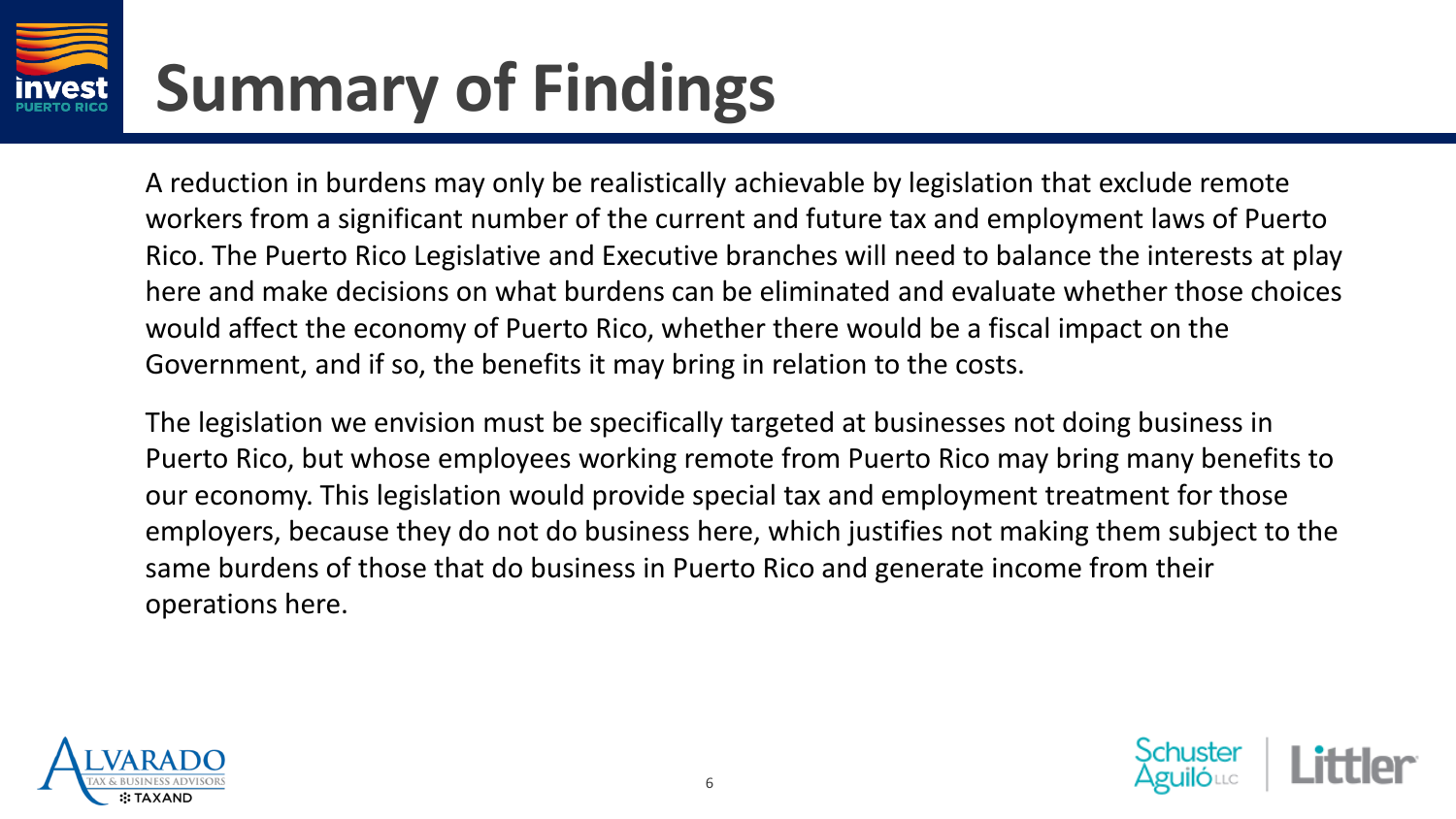#### **Special Legislation**

We believe the legislation should provide the following:

- 1. Definitions of who is a "Remote Employee" and who is an "Employer of a Remote Employee." The definitions should include thresholds and nonqualified activities. It should not apply to employers with operations in Puerto Rico or that own inventory in Puerto Rico for sale in Puerto Rico, among other considerations.
- 2. A process to register the employee or the employer as a certified remote employee or employer (depending on the approach decided). This registration should be one time registration with annual certifications to confirm the qualification. The process should be as simple as possible.
- 3. A process to simplify the employer registration with the Puerto Rico governmental agencies with which they will be required to interact and make filings (payroll taxes). This is a process that may be consolidated with the registration process above if the employer is completing it.



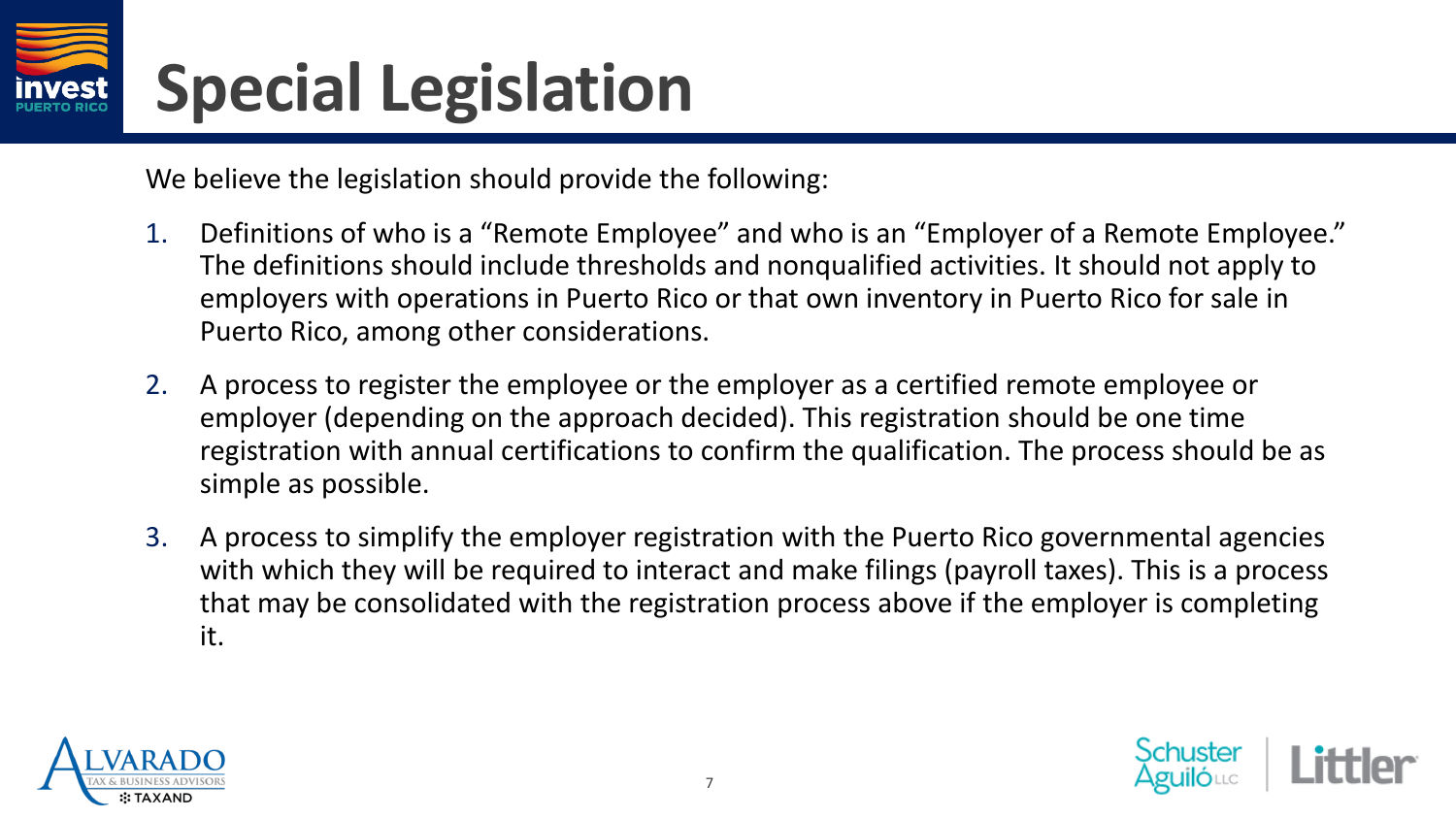### **Special Legislation**

We believe the legislation should provide the following:

- 4. Exemptions on the filing and payments of income tax, personal property tax, municipal gross receipts tax and sales and use tax, among other taxes, duties and fees. It is important to stress that these exemptions would NOT be special benefits given to these employers, they would simply be an acknowledgment that if the only activity of an employer in our jurisdiction is to have remote workers that do not generate any business income for the employer in Puerto Rico, then there is no justification to subject these employers to these burdens and requirements.
- 5. Exemptions on the filings of informative returns and withholding of income tax at source. Since these company operations will be so limited and since they will not be subject to taxes, they should not be imposed the requirements of collecting on the payments they make to third persons. This should be a low risk for the Government of Puerto Rico since the expenses of these types of companies should be minimal, excluding the payroll.



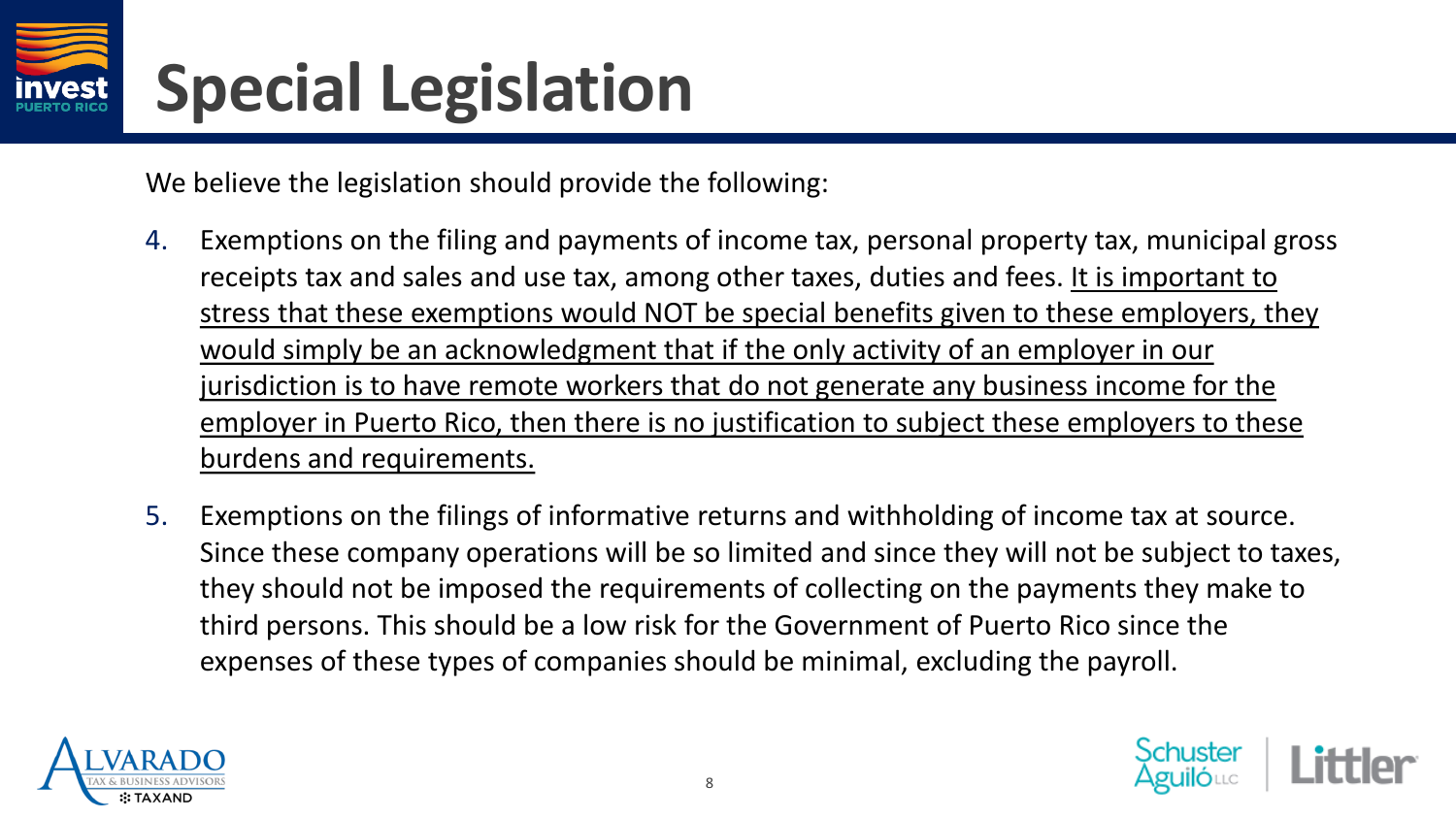#### **Special Legislation**

We believe the legislation should provide the following (cont.):

- 6. Requirement of compliance with the Puerto Rico payroll tax laws. Since employees are residents of Puerto Rico, those employees may not request the benefits provided by payroll tax laws to other jurisdictions (for example, unemployment insurance).
- 7. Exclusion of the application of certain employment laws. This may be achieved using a language similar to Section 2.17 of the Employment Transformation and Flexibility Act. The legislation should establish those areas in which Puerto Rico law would be applicable, with an emphasis on the law of the home base of the remote worker being applicable in as many areas as possible. These are not Puerto Rico employees, these are employees of other jurisdictions working remote from here and it should be the laws of their home base that apply to them, with some important exceptions such a income tax, and the impositions for benefits that Puerto Rico would have to provide to them because they are here such as worker's compensation coverage.



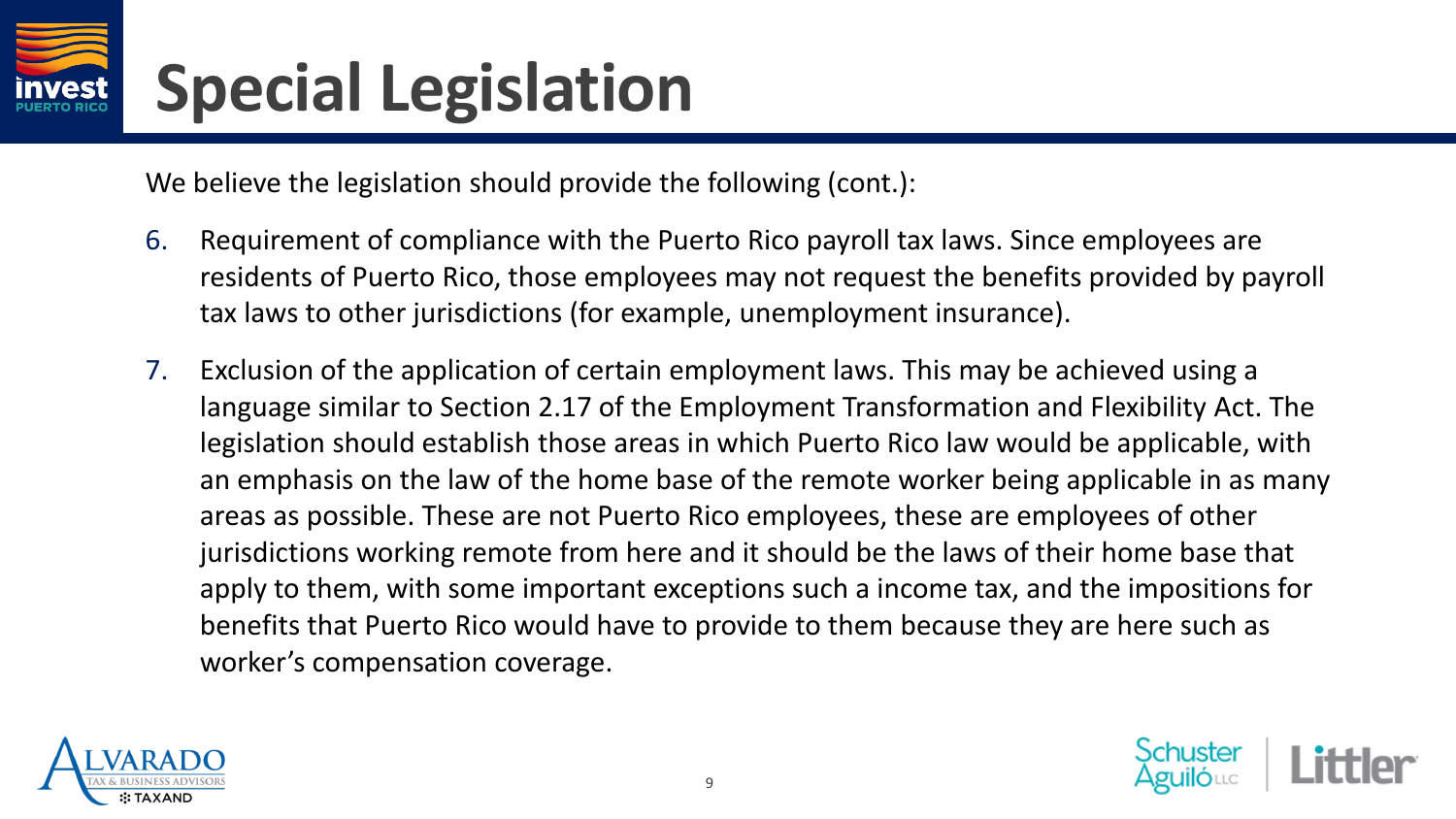# **Recommendations**

- 1. Special Legislation Puerto Rico has a significant number of tax and employment laws. Amending each of those laws to provide benefits or exclusions to remote workers or their employers would be daunting task. We recommend a single special law which covers everything related to remote workers and overrides those tax and employment laws. This simplifies the legislative process and the interpretation of the objectives of the law.
- 2. Simplification The tax and employment laws in Puerto Rico are complicated. Furthermore, Puerto Rico has created a web of governmental agencies with a vast number of filings and requirements for entities to comply with. In order to attract this type of business, Puerto Rico needs to reduce and simplify those filings and requirements. Ideally, eliminating most of them and consolidating others.



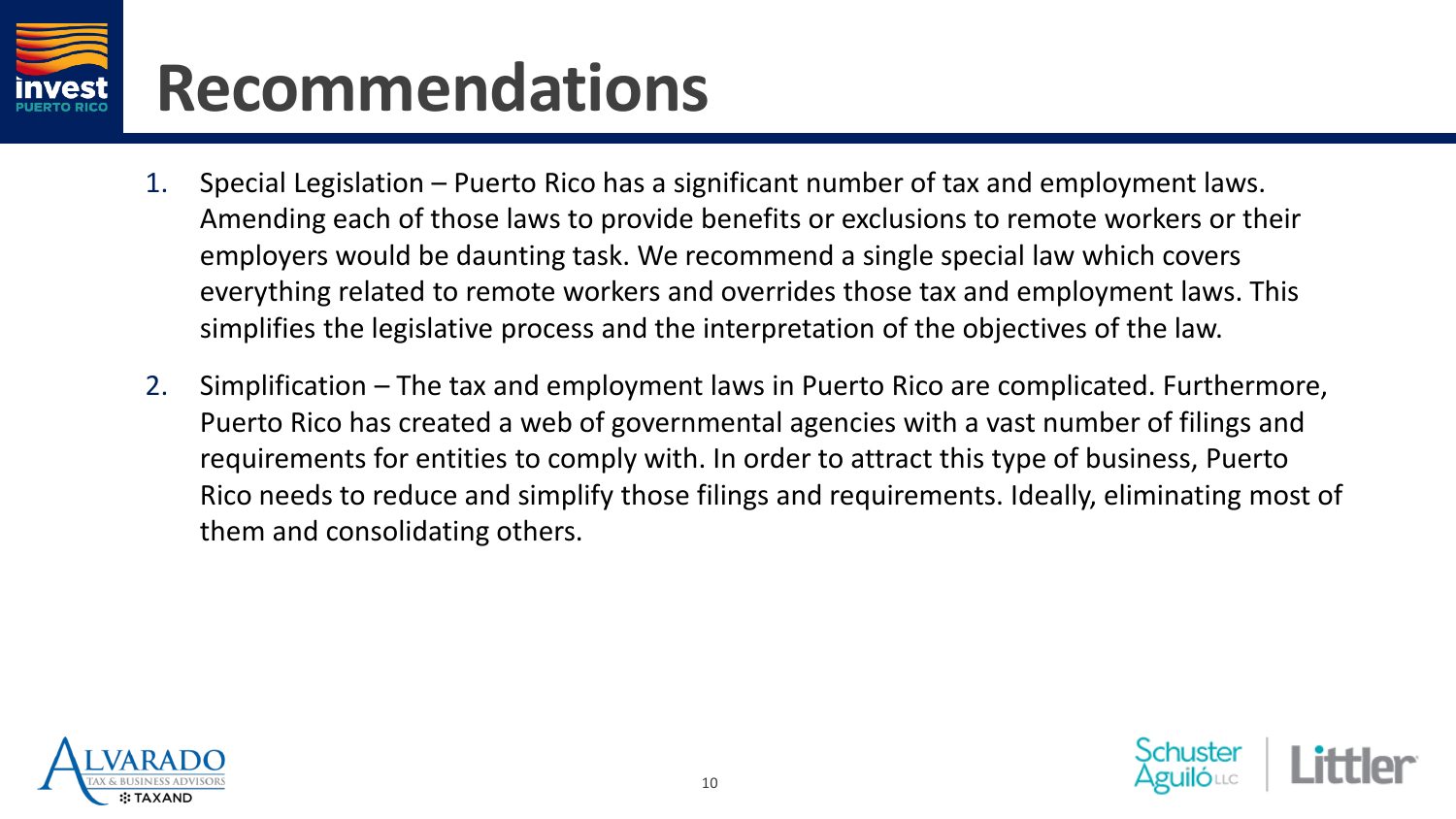# **Recommendations**

- 3. Protection of the Government Interests Every legislation should consider the interest of the Government of Puerto Rico. In this case, the intent of the special legislation is to eliminate the barriers which may result in the employer disallowing remote working from Puerto Rico. However, Puerto Rico needs to make sure that it is protected from abuses to the legislation. Therefore, we recommend setting up thresholds that will disqualify the employer if they are exceeded. For example, exceeding a specific number of employees, value of assets in Puerto Rico, property for sale (inventory) or type of employees (management).
- 4. Technological Tools One of the ways that entities manage complexity in the tax and employment area is using technological tools. These are tools that simplify the compliance processes and reduces the resources needed to comply with them. Puerto Rico has several tools that help with the processes (for example, payroll and payroll tax). We recommend to expand the companies that provide those tools for Puerto Rico compliance issues. An effort should be made to identify and contact those entities to try to incentivize them to include Puerto Rico as part of their product.



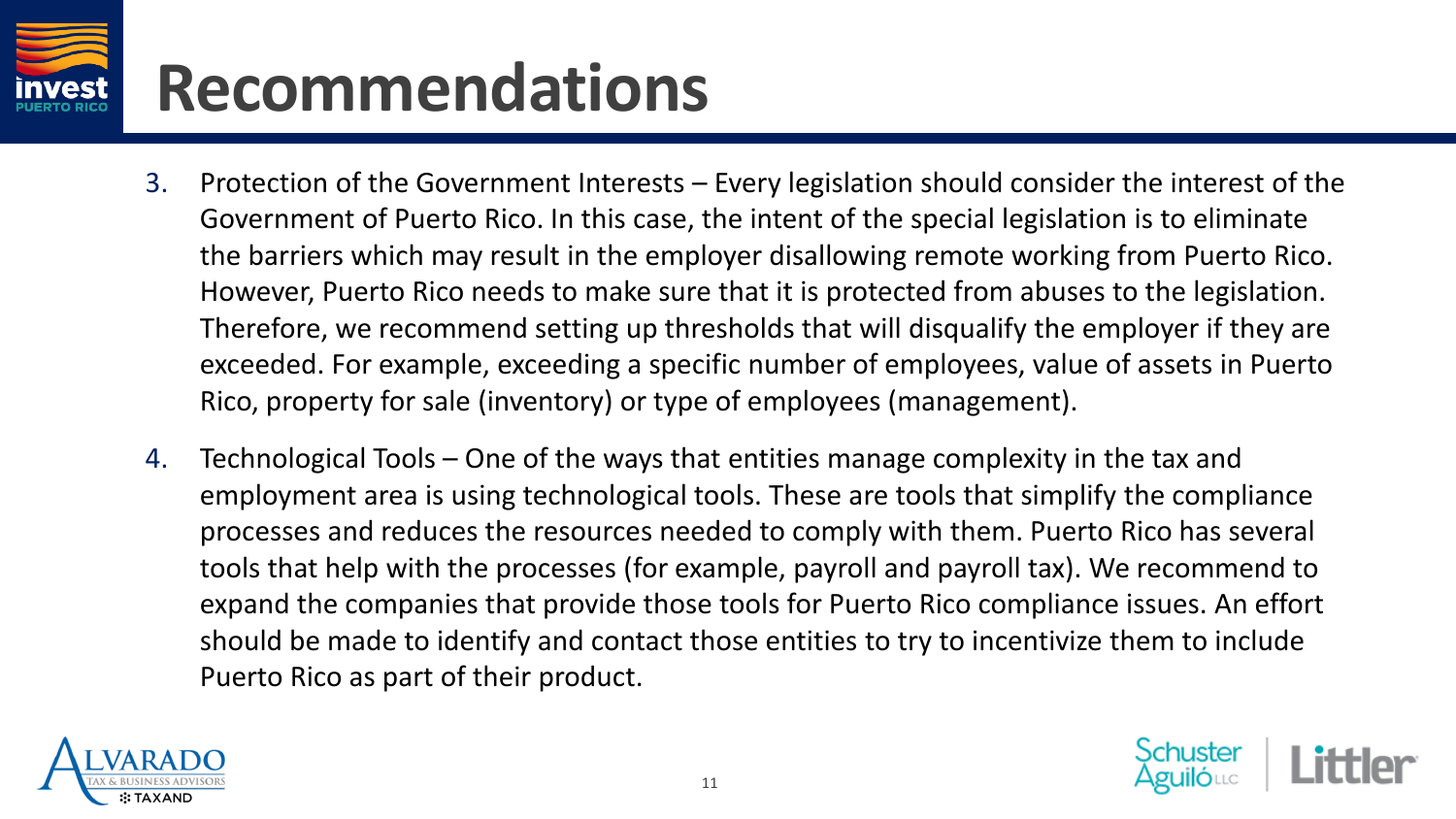

5. Promotion – The only way to have a successful remote worker program is by promoting it to those entities which allow remote working. An effort must be done to inform those entities in the United States of the benefits of the law, the requirements they will need to comply with and options on how to meet those requirements.

\*\*\*\*\*\*\*\*\*\*\*\*\*\*\*\*\*\*\*\*\*\*\*\*\*\*\*\*\*\*\*\*\*\*



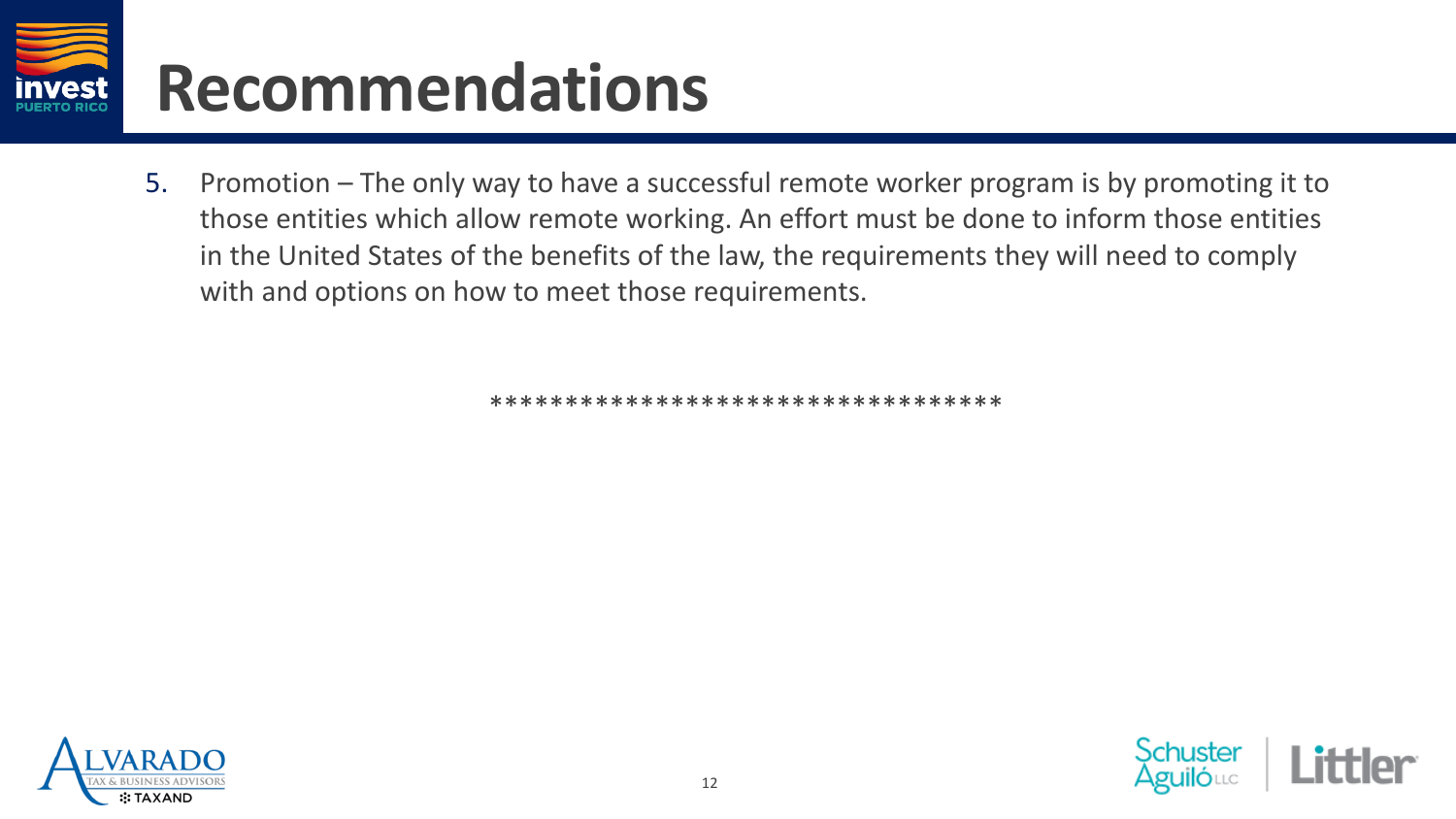



Founded in 2002, Alvarado Tax & Business Advisors LLC ("ATBA") is a limited liability company organized under the laws of the Commonwealth of Puerto Rico engaged in providing tax and business advisory services. We are a multidisciplinary tax and business advisory firm, unencumbered by the constrains of association with an auditing firm, and the regulatory and disclosure rules of the Security and Exchange Commission.

ATBA is redefining the market for providing professional tax and business advisory services through its top-heavy structure, designed specifically to provide high level tax consulting to its clients on a more personalized basis. Our members offer an unparallel level of public accounting, law, private industry and Puerto Rico Treasury Department experience.

ATBA is the Puerto Rico member of Taxand, the world largest independent tax organization with more than 550 tax partners and over 2,500 advisors in 50 countries



Schuster Aguiló LLC ("SA") is a limited liability company organized under the laws of Puerto Rico and established in 1995.

We represent clients in all areas of labor and employment, employee benefits and general commercial and business litigation matters before all Puerto Rico administrate and judicial fora, provide seminars and training sessions for clients and business community groups, and also engage in all areas of practice in connection with traditional Labor Law. Our attorneys are experienced litigators, skilled at motion practice, but who also routinely try cases to conclusion, at the trial and appellate levels in federal and Puerto Rico courts and administrative agencies.

SA is part of the international practice of Littler Mendelson, the largest employment firm in the world exclusively dedicated to providing employment and labor law solutions worldwide.